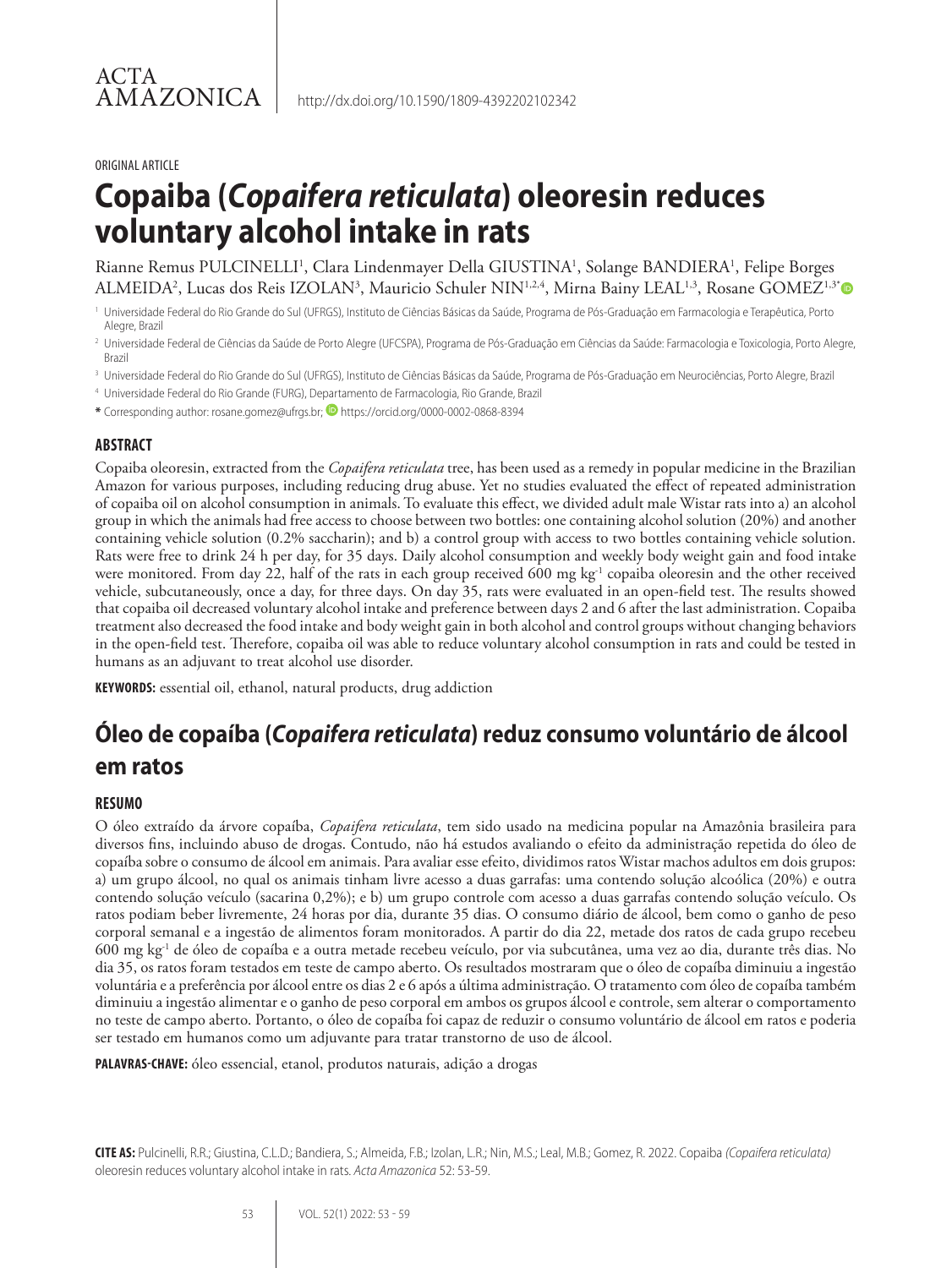

# **INTRODUCTION**

Alcohol is the most widely consumed licit psychoactive substance in the world, and alcohol use disorder represents the fifth leading cause of premature death and disability, being responsible for 4% of global mortality (WHO 2018). Alcohol activates the mesolimbic dopaminergic system, producing positive reinforcement and consumption motivation (Gilpin and Koob 2008). Alcohol can directly or indirectly modulate this reward pathway through γ-aminobutyric acid (GABA), glutamate, opioid, endocannabinoid and other neurotransmitter systems (Koob and Volkow 2016). Chronic alcohol use promotes neuroadaptations in these circuits that blunt the reward response and recruit stress mediators in several brain areas, enhancing the negative reinforcement consumption motivation that intensifies compulsive drinking behavior and addiction (Gilpin and Koob 2008; Roberto and Varodayan 2017). In this condition, alcohol produces neuroinflammation and neuronal damage associated with increased oxidative stress and cytokines such as interleukin 1β (IL-1β), interleukin 6 (IL-6), and tumor necrosis factor-alpha (TNFα) in the blood and brain of users (Qin *et al*. 2008; Crews and Vetreno 2014; González-Reimers *et al*. 2014).

Copaiba oleoresin is extracted from the tree trunk of several species of the genus *Copaifera* L. (Leguminosae), with *Copaifera reticulata* D. being the mostly used in popular medicine (da Trindade *et al*. 2018). The chemical composition of copaiba oleoresin varies according to the species, the season of collection, and geographical and climatic characteristics of the region where the trees grow (Herrero-Jáuregui *et al*. 2011), consisting of a mixture of sesquiterpenes (mainly β-caryophyllene) and diterpene acids (Veiga Junior *et al*. 2007; da Trindade *et al*. 2018). Its acute oral toxicity is low, with the estimated lethal dose greater than  $2,000$  mg kg<sup>-1</sup> in mice and rats (Gomes *et al*. 2007).

Inhabitants of the Amazon region, particularly in Brazil, attribute more than 20 different therapeutic properties to copaiba oil, making it one of the most important remedies of the popular medicine in that region (da Trindade *et al*. 2018). Even though most of these therapeutic benefits are speculative, there is some evidence showing the anti-inflammatory, antinociceptive, neuroprotective, antimicrobial, and woundhealing effects of copaiba oil (Gomes *et al*. 2007; Veiga Junior *et al*. 2007; Santos *et al*. 2008). The active phytochemical constituents of copaiba oil cross the blood-brain barrier and reduce neutrophil recruitment and microglia activation after acute injury and inhibit the production of hydrogen peroxide, nitric oxide, interferon-gamma (IFN-γ), TNF-α, IL-1β, IL-6, and interleukin 17 (IL-17) in the brain and the body periphery (Veiga Junior *et al*. 2007; Guimarães-Santos *et al*. 2012). Specifically, β-caryophyllene acts as a selective cannabinoid  $\text{CB}_\text{2}$  receptor full agonist in the endocannabinoid system inhibiting proinflammatory pathways, contributing to

copaiba antinociceptive and neuroprotective effects (Gertsch *et al*. 2008; Urasaki *et al.* 2020). In mice, β-caryophyllene administration has been shown to decrease voluntary alcohol consumption and preference (Al Mansouri *et al*. 2014), but the effects of copaiba oleoresin treatment on alcohol consumption and preference is unknown. Thus, the aim of this study was to evaluate the effect of copaiba oleoresin treatment on voluntary alcohol consumption and preference in rats.

# **MATERIAL AND METHODS**

#### **Animals**

Forty adult male Wistar rats (*Rattus norvegicus*) (270 - 280 g) from the Center for Reproduction and Experimentation on Laboratory Animals (CREAL) of Universidade Federal do Rio Grande do Sul (UFRGS), Porto Alegre, Brazil, were kept at 55% air humidity and a temperature of 22 ± 2 °C, under a 12-hour light/dark cycle (lights off at 7:00 PM). Animals were pair-housed in cages (40  $\times$  33  $\times$  17.8 cm) with an insurmountable mesh longitudinal division, allowing individual and free access to standard food (Nuvilab, Colombo, Brazil) and solutions for both rats (Figure 1) (Pulcinelli *et al*. 2020). All protocols were approved by UFRGS' ethics commission on animal use (CEUA-UFRGS protocol # 30901/2016) and followed the US Guide for the Care and Use of Laboratory Animals (NRC 2011).



**Figure 1.** Two-bottle choice model and timeline for the evaluation of the effect of copaiba oleoresin on alcohol consumption in rats. Rats were left free to choose between two bottles, one containing alcohol (20%) and another containing vehicle (saccharin solution 0.2%), 24 h per day, for 35 days. On day 22, rats were administered 600 mg kg<sup>-1</sup> copaiba oleoresin (COP) or 1 mL kg<sup>-1</sup> sunflower oil (SF), subcutaneously (sc), once a day, for three days. Rats from the control group followed the same experimental protocol, except that they had access to two bottles containing only saccharin solution. On day 34 rats were exposed to an open-field test. This figure is in color in the electronic version.

#### **Reagents and administration regime**

For the voluntary intake protocol (Figure 1), saccharin sodium dehydrate (Sigma-Aldrich; St. Louis, MO, United States) was dissolved in purified water at a concentration of  $0.2\%$  (w v<sup>-1</sup>) to produce the vehicle solution. Saccharin was added to the vehicle solution to improve the consumption, as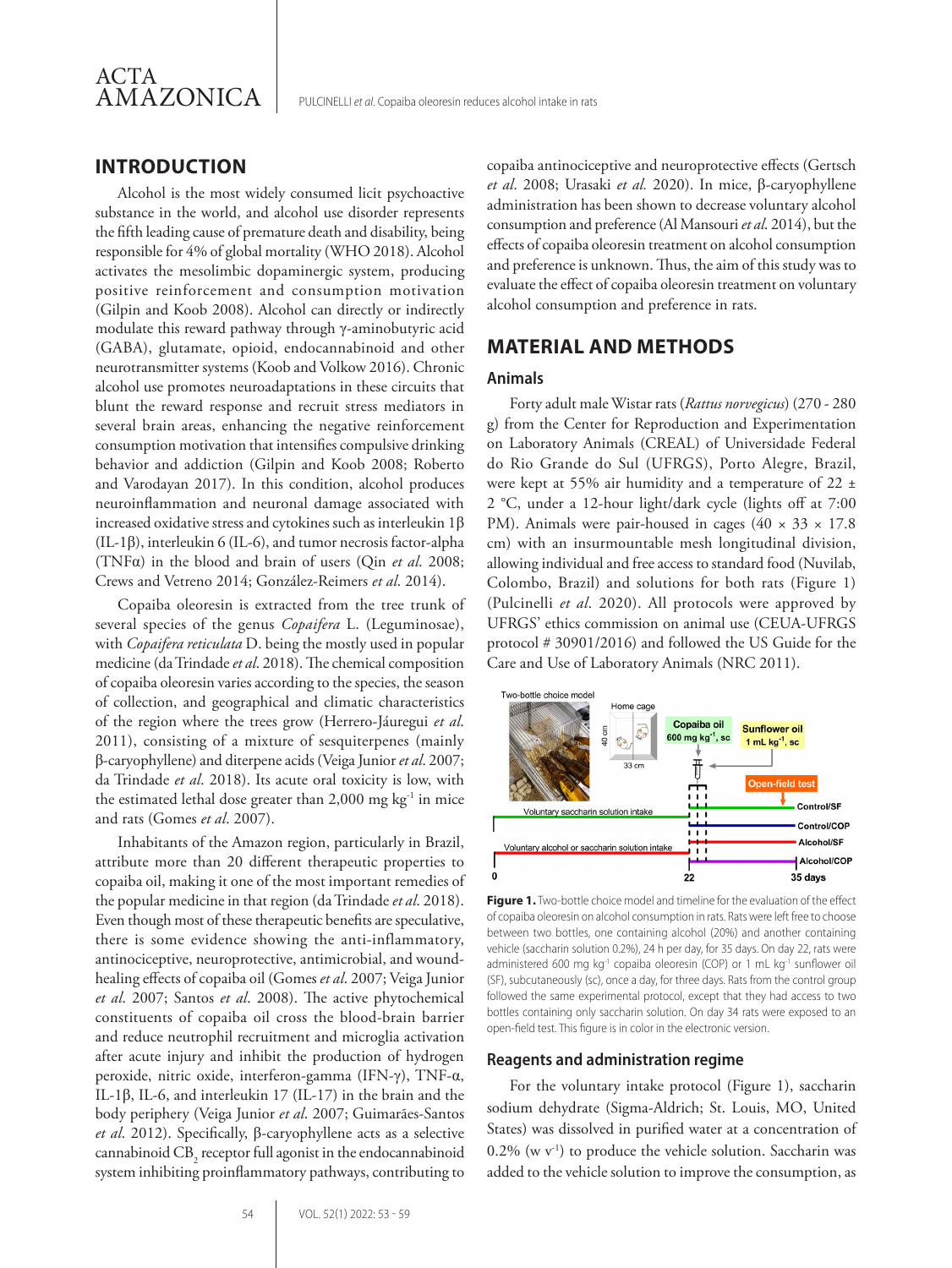it is a highly palatable non-caloric substance and collaborates to produce alcohol dependence in rats. Then, 98% ethanol (Merck; São Paulo, Brazil) was diluted to 20% (w v<sup>-1</sup>) in this vehicle solution. This palatable vehicle was chosen to stimulate voluntary intake in the rats. Copaiba (*Copaifera reticulata*) oleoresin (Argila Ind. e Com. de Cosméticos Ltda.; Juiz de Fora, Minas Gerais, Brazil - batch # 2336, obtained by auger extraction from copaiba originating from the Brazilian Amazon biome) was diluted in sunflower oil at a concentration of 600 mg mL-1, and rats were subcutaneously injected with 1 mL kg-1 of this solution. Chemical composition of the copaiba oleoresin obtained by gas chromatography was: β-caryophyllene 50-65%; muurolene 12-18%; cadinene 3-6%; copaene 3-5%; β-bisabolene 2-3%; elemene 1-3%; oleic acid >1%; linolenic acid >1%. The administration regime was selected based on previous studies showing antiinflammatory effects of copaiba oleoresin (Lopes *et al*. 2015). The subcutaneous route was chosen to minimize the stress of injections and to prolong copaiba release from the local depot.

#### **Two-bottle choice protocol**

Following acclimatization (7 days*),* the rats were randomly assigned to a alcohol and a control group. The alcohol group had free 24-hour access to two bottles, one containing the 20% alcohol solution and the other containing only the saccharin solution, for an experiment duration of 35 days (Figure 1). Rats from the control group had free access to two bottles containing only saccharin solution for the same period. Bottle placement was alternated daily to prevent side preference of consumption. Liquid intake was measured daily at 5:30 PM. The body weight of the rats was measured once a week to determine the consumption (in grams) of alcohol per kg of body weight and to fit the copaiba dosage. The alcohol preference (in percentage) was assessed by the proportion of alcohol and total fluid intake [alcohol/(alcohol + saccharin solution)]  $\times$  100. Body weight gain and food consumption were determined weekly by weight difference.

#### **Copaiba treatment**

On day 22, the animals of the alcohol and control groups were randomly assigned to four groups (n = 10 per group): two groups (control/SF and alcohol/SF) received 1 mL kg-1 sunflower (SF) oil via subcutaneous injection, and two groups (control/COP and alcohol/COP) received 600 mg kg<sup>-1</sup> mL<sup>-1</sup> copaiba oleoresin (COP) via subcutaneous injection (Figure 1). All the injections were performed once daily for three consecutive days, 60 min before the dark phase.

#### **Open-field test**

Ten days after the third day of subcutaneous administration, an open-field test was performed to assess the residual effect of copaiba on exploratory behavior and anxiety of the rats. On day 34 of the experiment, rats were accustomed to the open-field test room during two hours before the test. Rats were put individually in the lower left-hand corner (*i.e.,* the first square) of a square arena  $(80 \times 80 \times 40 \text{ cm})$  divided into 16 squares and left free to explore their surroundings. The test was recorded by a video camera for 5 min. The time spent in the first square before leaving it, the number of central and peripheral square crossings, the frequency of grooming and rearing actions, and the latency time for the first grooming were evaluated on the blinded videos. Anxiety-like behaviors were assessed by the central crossings, time spent in the first square, and grooming measure. Exploratory behaviors were assessed by all other parameters analyzed. At the end of each individual test, the number of fecal boli were counted and the arena was wiped with 10% ethanol.

#### **Statistical analyses**

All values were expressed as means ± standard error of the mean. The normality and variance homogeneity of data distribution were assessed with the Shapiro-Wilk normality test and the equal variance test, respectively. Temporal differences in alcohol and saccharin solution intake, alcohol preference, body weight gain, and food intake were assessed using 2-way repeated measures analysis of variance (2-way RM-ANOVA). Behavioral parameters were analyzed by a 2-way analysis of variance (2-way ANOVA). Both analyses considered condition (control or alcohol) and intervention (sunflower oil or copaiba) as factors and were followed by a Bonferroni *post hoc* test when required. *P-*values lower than 0.05 were considered statistically significant. The analyses were carried out using the Sigma Plot® 12.0 software.

# **RESULTS**

#### **Total fluid and alcohol intake and preference**

The rats in the control group drank an average of 22 mL of fluids per day, while those in the alcohol group consumed almost the double of this volume  $(F_{(42,581)} = 6.21; P_{time x}$ treatment < 0.001;  $F_{(3,581)} = 20.87; P_{\text{condition}} < 0.001;$  Figure 2a). Saccharin solution intake in the alcohol group was similar to the control group, and copaiba treatment did not affect this consumption in both groups throughout the experiment (Figure 2b), evidencing that animals in the alcohol group were not dehydrated and the stimulus to increase fluid intake in this group seemed to be related to the alcohol reward effect.

Average alcohol consumption by the alcohol group before copaiba administration was  $12$  g kg<sup>-1</sup> day<sup>-1</sup> and did not change significantly relative to the baseline in the alcohol/SF group. However, the alcohol/COP group showed a 20% reduction in overall voluntary alcohol consumption ( $F_{(13,262)} = 1.85$ ;  $P_{time x treatment} = 0.037$ ;  $F_{(1,262)} = 4.60$ ;  $P_{treatment} = 0.046$ ; Figure 3a). The copaiba treatment significantly decreased the alcohol intake between two and six days after the last subcutaneous administration (t = 2.47;  $P_{\text{day 5}} = 0.016$ ; t = 2.14;  $P_{\text{day 6}} = 0.035$ ;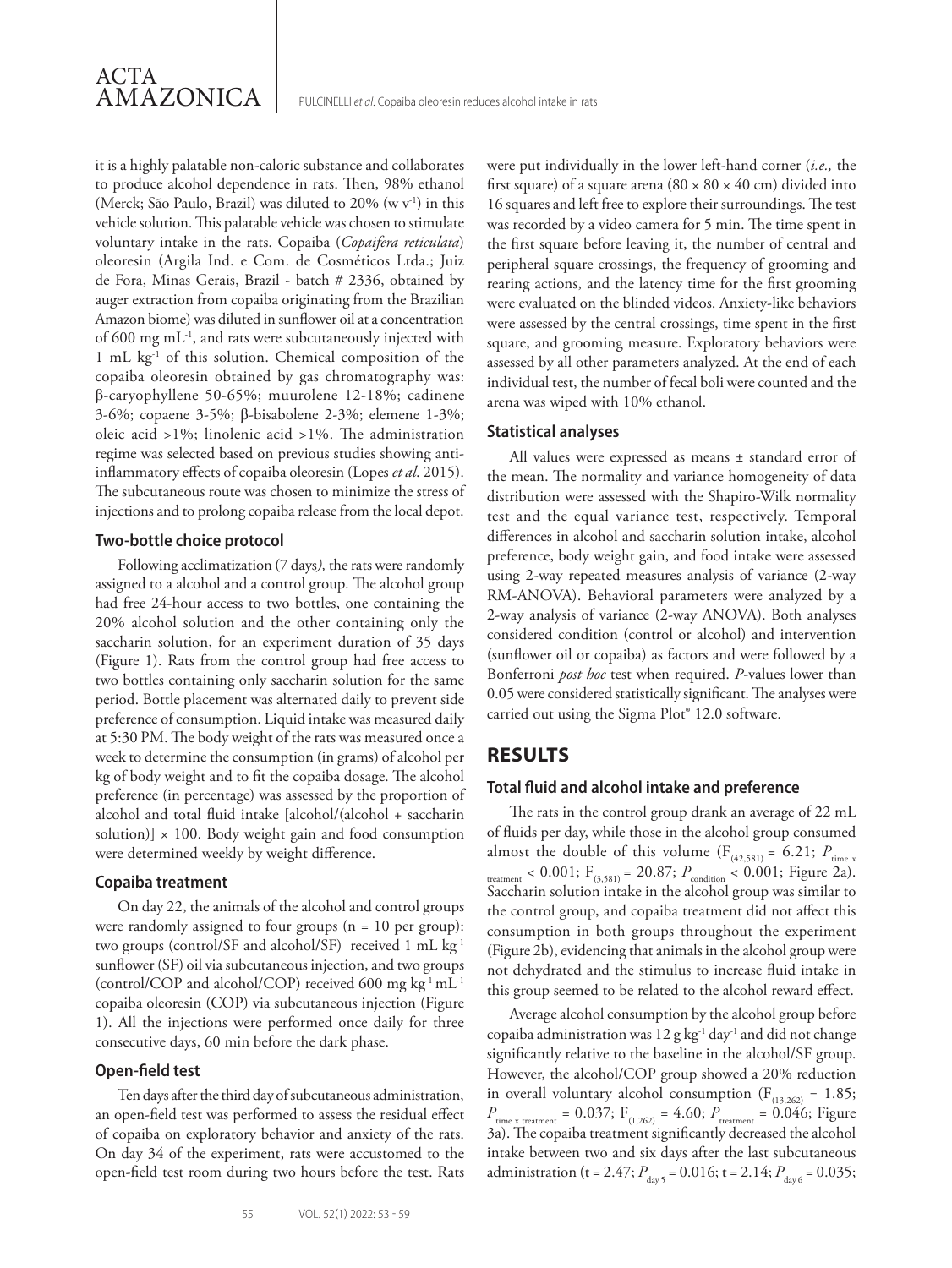

ACTA

AMAZONICA

Figure 2. Effect of copaiba oleoresin (600 mg kg<sup>-1</sup>, COP) or sunflower oil (SF), administered subcutaneously during three days on total volume of fluids (alcohol and/or saccharin solution) intake (A) or saccharin solution intake (B) of rats exposed to a two-bottle choice model. Zero point indicates the average daily volume of fluid consumption in the 21 days before the intervention. Saccharin solution intake in alcohol groups was similar to the control groups. Copaiba treatment did not affect the total volume of fluid intake nor saccharin solution intake in both groups. \*indicates significant difference between the alcohol and control group at  $P < 0.001$  according to a two-way RM-ANOVA + Bonferroni test ( $n = 10$  rats per group). This figure is in color in the electronic version.



Figure 3. Effect of copaiba oleoresin (600 mg kg<sup>-1</sup>, administered subcutaneously during three days) or sunflower oil (SF) on alcohol consumption (A) and alcohol preference (B) in rats exposed to a two-bottle choice model. Zero point indicates the average daily alcohol consumption and preference in the 21 days before the intervention. \*indicates significant difference between the alcohol/COP and alcohol/SF group at *P* < 0.05 according to a two-way RM-ANOVA + Bonferroni test  $(n = 10$  rats per group). This figure is in color in the electronic version.

t = 2.22;  $P_{\text{day 7}}$  = 0.029; t = 2.81;  $P_{\text{day 8}}$  = 0.006; t = 2.59;  $P_{\text{day}}$  $_{9}$  = 0.011; Figure 3a).

Before copaiba treatment, the average alcohol drinking preference was 56%. This value remained unchanged in alcohol/SF animals, but decreased by 30% in the alcohol/ COP group two days after the last copaiba administration  $(t = 2.29; P<sub>day 5</sub> = 0.025; Figure 3b)$ . Alcohol preference also decreased in this group on day 8 and day 9 (t = 2.03;  $P_{\text{day 8}}$ = 0.047; t = 2.32;  $P_{day\,9} = 0.023$ ; Figure 3b). The two-way RM-ANOVA showed a significant interaction between group and days ( $F_{(14,289)} = 1.91; P_{time x treatment} = 0.026; Figure 3b)$ , but there was no overall reduction of alcohol preference in the alcohol/COP group.

#### **Open-field test**

We observed a significant main effect of condition as rats of both the alcohol/SF and alcohol/COP groups showed significantly more central crossings ( $F_{(1,37)} = 6.53$ ;  $P_{\text{condition}} =$ 0.015; Figure 4b) and less time spent in the first square ( $F_{(1,36)}$  = 8.25;  $P_{\text{condition}} = 0.007$ ; Figure 4d) compared to control groups. However, no significant difference was observed between the copaiba and sunflower groups. No difference was observed in other behavioral parameters in the open-field test (Figure 4).

#### **Food consumption and body weight gain**

Although it was not our main goal, we found that copaiba oleoresin reduced food consumption and body weight gain in both the control/COP ( $t = 3.44$ ;  $P_{week 1} = 0.007$ ; and  $t = 7.12$ ;  $P_{\text{week 1}}$  < 0.001, respectively), and alcohol/COP group (t = 9.27;  $P_{\text{week 1}}$  < 0.001; and t = 8.31;  $P_{\text{week 1}}$  < 0.001, respectively) compared to their SF counterparts (Table 1). Total body weight gain was 26% and 37% lower in the control/COP and alcohol/COP group, respectively (Table 1). We did not observe changes in the health of rats, nor recorded any deaths due to treatment throughout the experiment.

#### **DISCUSSION**

Our results showed that copaiba oleoresin decreased voluntary alcohol consumption and preference in rats. Before copaiba treatment, alcohol groups showed saccharin solution intake similar to control groups, but exhibited 56% preference for alcohol drinking. Copaiba administration did not affect the consumption of the saccharin solution in both groups, but decreased the daily alcohol intake by 20% and the alcohol preference by 30% in the alcohol/COP group. These data provide evidence that decreased alcohol consumption and preference of copaiba-treated animals was not due to an overall fluid intake reduction.

β-caryophyllene, found in the copaiba oleoresin, is a selective cannabinoid CB<sub>2</sub> receptor full agonist (Gertsch *et al*. 2008; Machado *et al*. 2018). Because β-caryophyllene composed 52% ( $\sim$  310 mg kg<sup>-1</sup> day<sup>-1</sup>) of our copaiba oleoresin,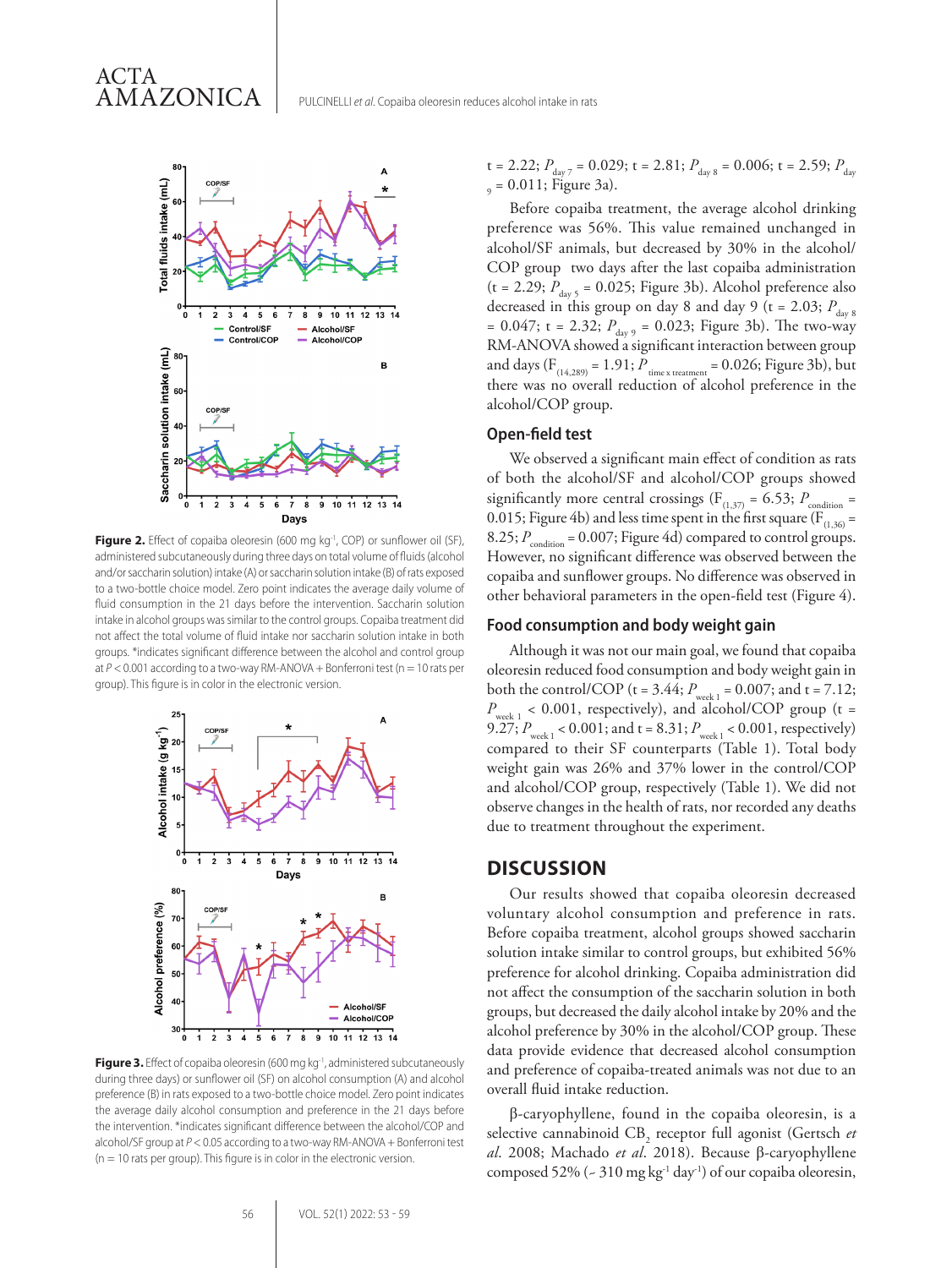# ACTA AMAZONICA



**Figure 4.** Behavioral responses of rats in an open-field test 10 days after the last of three days of subcutaneous injections of copaiba (600 mg kg-1) or sunflower oil and exposition to a two-bottle choice model of alcohol voluntary intake. A – total ambulation; B – central crossings; C – peripheral crossings; D – time spent in the first square; E – grooming latency; F – grooming frequency; G – rearing frequency; H – number of fecal boli. Significant differences according to a two-way ANOVA (n = 10 rats per group). This figure is in color in the electronic version.

**Table 1.** Effect of the subcutaneous administration during three days of 600 mg kg<sup>-1</sup> copaiba (COP) or 1 mL kg<sup>-1</sup> sunflower (SF) oil on daily food intake and weekly body weight gain in rats exposed to a two-bottle choice model of voluntary alcohol intake. Two-way RM-ANOVA + Bonferroni's test;  $n = 10$ /group; \*indicates a significant difference between of the COP and respective SF groups at *P* < 0.05.

| Food intake (g day <sup>1</sup> )        |              |               |              |                |
|------------------------------------------|--------------|---------------|--------------|----------------|
|                                          | Control/SF   | Control/COP   | Alcohol/SF   | Alcohol/COP    |
| <b>Baseline</b>                          | $78.6 + 2.0$ | $78.6 + 7.0$  | $27.2 + 1.5$ | $27.2 + 1.5$   |
| Week 1                                   | $27.2 + 2.0$ | $74.1 + 0.9*$ | $78.4 + 7.9$ | $20.1 + 2.0*$  |
| Week 2                                   | $25.6 + 2.6$ | $78.6 + 1.4$  | $76.8 + 1.8$ | $74.7 + 1.6$   |
| Body weight gain (g week <sup>-1</sup> ) |              |               |              |                |
|                                          | Control/SF   | Control/COP   | Alcohol/SF   | Alcohol/COP    |
| <b>Baseline</b>                          | $76.4 + 3.0$ | $76.4 + 3.0$  | $22.7 + 5.0$ | $22.7 + 5.0$   |
| Week 1                                   | $12.8 + 3.7$ | $-6.5 + 7.4*$ | $15.4 + 5.2$ | $-6.5 + 11.0*$ |
| Week 2                                   | $17.6 + 6.6$ | $70.7 + 4.9$  | $20.0 + 5.3$ | $20.2 + 6.8$   |

was shown to decrease alcohol drinking in mice (Al Mansouri *et al*. 2014). Moreover, robust results show that copaiba oil inhibits inflammatory response decreasing dose-dependently NF-kB, IL-1β, IL-6, IL-17, TNF-α, and IFN-γ levels in the CNS of rats (Veiga Junior *et al*. 2007; Guimarães-Santos *et al*. 2012; Gelmini *et al*. 2013). Specifically, β-caryophyllene inhibits proinflammatory pathways, including the toll-like receptor complex CD14/TLR4/MD2, which suppresses cytokine expression (Gertsch *et al.* 2008). Because alcoholinduced neuroinflammation has been related to increased voluntary alcohol consumption and worsening of withdrawal symptoms and relapse in rodents and humans (Kelley and Dantzer 2011; Robinson *et al*. 2014; Schneider *et al*. 2017), we cannot ignore that this mechanism would also contribute to antiaddictive properties of copaiba oleoresin. In the present study, rats showed a significant reduction

it may have contributed to decreasing alcohol intake and preference in our rats after subcutaneous administration. This dosage is three times the highest dosage of β-caryophyllene that

in alcohol intake and preference between two and six days after the last copaiba oleoresin administration. This longlasting effect may be related to the subcutaneous route of administration, that produces extended release and absorption, in addition to slower elimination, since its main active molecules are lipophilic (Herrero-Jáuregui *et al*. 2011). Indeed, evidence shows that the residual therapeutic effect of copaiba subcutaneous administration persisted for up to five days after the last dose in mice (Lopes *et al*. 2015). Here, this extended-release effect from the subcutaneous tissue lasted for six days, since animals in the alcohol/COP group returned to their basal daily alcohol consumption on day 7 of the last copaiba administration. Nevertheless, the general analysis of consumption in all days after the intervention showed a 20% reduction of overall daily alcohol consumption in copaibatreated animals, evidencing the magnitude of effect on alcohol consumption.

Regarding behavioral tests, no residual effect of copaiba was observed in the open-field test 10 days after the last subcutaneous administration. On this day, we observed only the alcohol effect on the rats' behavior. Both alcohol groups increased central crossings and reduced the time spent in the first square, which are indicative of an anxiolytic-like effect (Prut and Belzung 2003). An anxiolytic phenotype for alcoholtreated animals was expected since it is a central nervous system depressant drug exerting a positive modulatory effect on  $GABA_A$  receptors (Gilpin and Koob 2008).

Additionally, the copaiba treatment reduced food intake and body weight gain during the week of intervention in both the control/COP and alcohol/COP groups, with the decreased feeding lasting longer to the next week in alcohol/COP animals. It is possible that the decreased food consumption in our treated rats is related to β-caryophyllene or other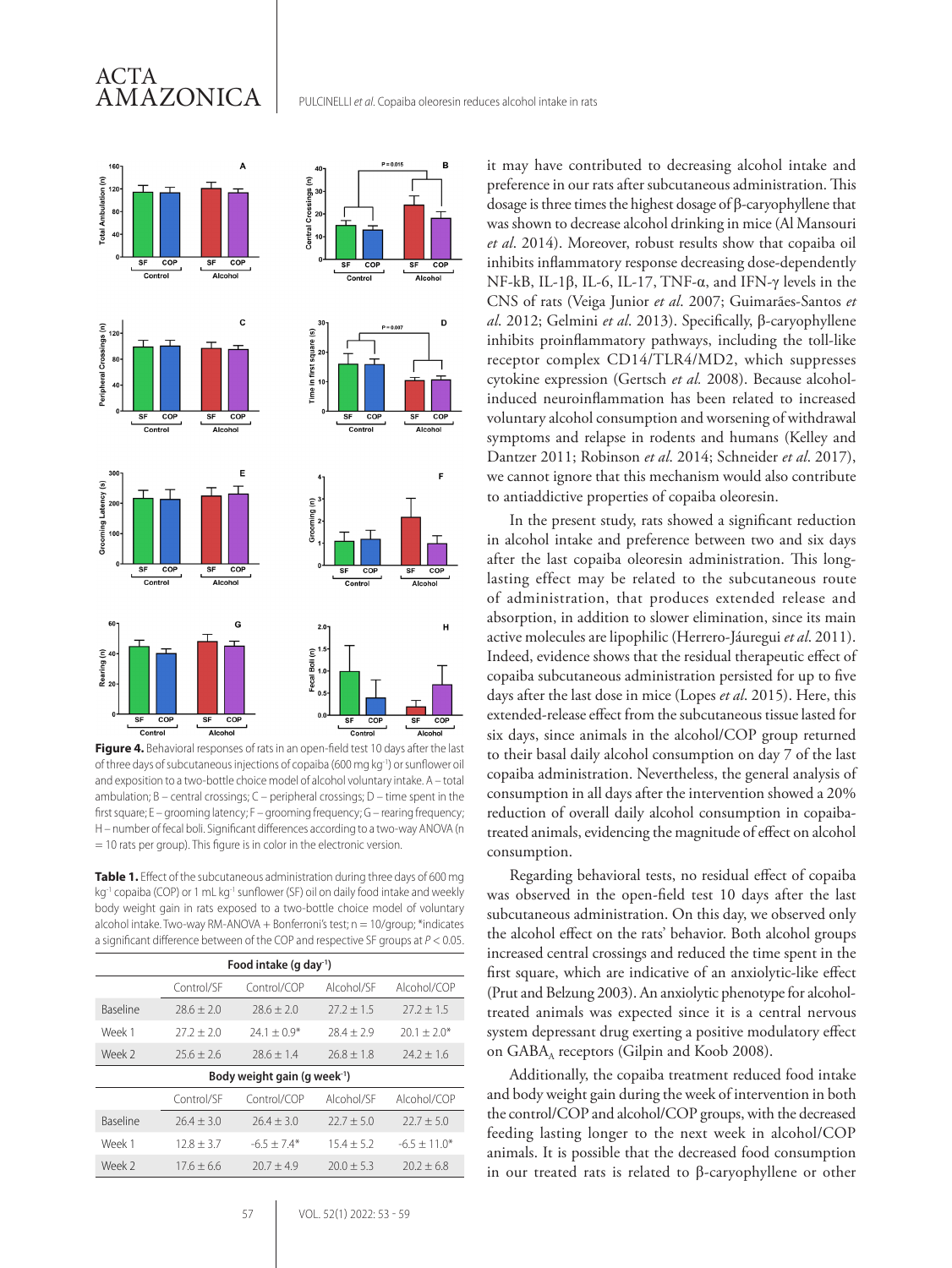compounds in the copaiba oleoresin that acts as a cannabinoid CB2 receptor agonist. The anti-obesity effect of the CB2 receptor agonist was demonstrated in diet-induced obese mice (Youssef *et al*. 2019). Also, we cannot discard the possibility that the lower alcohol consumption in the alcohol/COP group may reflect a generalized effect of copaiba on caloric intake, rather than its selective effect as an antiaddictive substance.

Finally, we need to consider that our study presents some limitations. We do not have results from female rats and cannot translate them to this gender. Moreover, we do not have a water control group to compare with the saccharin vehicle group. These groups (water-SF and water-COP) would reveal the effect of saccharin in our results, deviating our focus and breaking the replacement, reduction, and refinement principles (3R's) for the use of animals in research.

# **CONCLUSIONS**

ACTA

AMAZONICA

Our study showed that subcutaneously administered copaiba oleoresin reduces voluntary alcohol intake and preference in rats. We suggest that this effect is due to the synergistic interaction among different phytochemical compounds in the copaiba oleoresin with the endocannabinoid system, attenuating dopamine release in the nucleus accumbens and decreasing the positive reinforcement from alcohol intake. Additionally, since alcohol use disorder presents significant inflammatory hallmarks, we do not discard that copaiba reduces alcohol consumption related to its neuroprotective and anti-inflammatory effects. Further studies will elucidate the pharmacological mechanisms involved in the copaiba oleoresin reducing effect on alcohol consumption. Finally, because alcohol use disorder is related to premature death and disability, and copaiba is used in folk medicine, with a safe profile, we suggest translating our results from bench to bedside and investigate the potentially beneficial effect of copaiba oleoresin in alcohol-dependent individuals.

### **ACKNOWLEDGMENTS**

This work was financially supported by Conselho Nacional de Desenvolvimento Científico e Tecnológico (CNPq) and Coordenação de Aperfeiçoamento de Pessoal de Nível Superior (CAPES). The authors acknowledge Fabian Laszlo Flegner, from Empório LASZLO (Belo Horizonte, Brazil), for kindly providing the copaiba oleoresin used in this study.

#### **REFERENCES**

Al Mansouri, S.; Ojha, S.; Al Maamari, E.; Al Ameri, M.; Nurulain, S.M.; Bahi, A. 2014. The cannabinoid receptor 2 agonist, β-caryophyllene, reduced voluntary alcohol intake and attenuated ethanol-induced place preference and sensitivity in mice. *Pharmacology, Biochemistry, and Behavior,* 124: 260–268.

- Crews, F.T.; Vetreno, R.P. 2014. Neuroimmune basis of alcoholic brain damage. *International Review of Neurobiology,* 118: 315–357.
- Gelmini, F.; Beretta, G.; Anselmi, C.; Centini, M.; Magni, P.; Ruscica, M.; *et al*. 2013. GC-MS profiling of the phytochemical constituents of the oleoresin from Copaifera langsdorffii Desf. and a preliminary in vivo evaluation of its antipsoriatic effect. *International Journal of Pharmaceutics,* 440: 170–178.
- Gertsch, J.; Leonti, M.; Raduner, S.; Racz, I.; Chen, J.-Z.; Xie, X.-Q.; *et al*. 2008. Beta-caryophyllene is a dietary cannabinoid. *Proceedings of the National Academy of Sciences of the United States of America,* 105: 9099–9104.
- Gilpin, N.W.; Koob, G.F. 2008. Neurobiology of alcohol dependence: focus on motivational mechanisms. *Alcohol Research & Health: The Journal of the National Institute on Alcohol Abuse and Alcoholism,* 31: 185–195.
- Gomes, N.M.; Rezende, C.M.; Fontes, S.P.; Matheus, M.E.; Fernandes, P.D. 2007. Antinociceptive activity of Amazonian Copaiba oils. *Journal of Ethnopharmacology,* 109: 486–492.
- González-Reimers, E.; Santolaria-Fernández, F.; Martín-González, M.C.; Fernández-Rodríguez, C.M.; Quintero-Platt, G. 2014. Alcoholism: a systemic proinflammatory condition. *World Journal of Gastroenterology,* 20: 14660–14671.
- Guimarães-Santos, A.; Santos, D.S.; Santos, I.R.; Lima, R.R.; Pereira, A.; de Moura, L.S.; *et al*. 2012. Copaiba oil-resin treatment is neuroprotective and reduces neutrophil recruitment and microglia activation after motor cortex excitotoxic injury. *Evidence-Based Complementary and Alternative Medicine,* 2012: 918174.
- Haass-Koffler, C.; Bartlett, S. 2012. Stress and addiction: contribution of the corticotropin releasing factor (CRF) system in neuroplasticity. *Frontiers in Molecular Neuroscience,* 5: 91. doi: 10.3389/fnmol.2012.00091
- Herrero-Jáuregui, C.; Casado, M.A.; das Graças Bichara Zoghbi, M.; Célia Martins-da-Silva, R. 2011. Chemical variability of Copaifera reticulata Ducke oleoresin. *Chemistry & Biodiversity,* 8: 674–685.
- Kelley, K.W.; Dantzer, R. 2011. Alcoholism and inflammation: neuroimmunology of behavioral and mood disorders. *Brain, Behavior, and Immunity,* 25 Suppl 1: S13-20.
- Koob, G.F.; Volkow, N.D. 2016. Neurobiology of addiction: a neurocircuitry analysis. *The lancet. Psychiatry,* 3: 760–773.
- Lopes, L.N.; Santos, F.A.F.; Oliveira, L.C.M.; Percário, S.; Barros, C.A.V. de; Brito, M.V.H. 2015. Copaiba oil effect on induced fecal peritonitis in rats. *Acta Cirurgica Brasileira,* 30: 568–573.
- Machado, K. da C.; Islam, M.T.; Ali, E.S.; Rouf, R.; Uddin, S.J.; Dev, S.; *et al.* 2018. A systematic review on the neuroprotective perspectives of beta-caryophyllene. *Phytotherapy Research, PTR* 32: 2376–2388.
- Prut, L.; Belzung, C. 2003. The open field as a paradigm to measure the effects of drugs on anxiety-like behaviors: a review. *European Journal of Pharmacology,* 463: 3–33.
- Pulcinelli, R.R.; de Paula, L.F.; Nietiedt, N.A.; Bandiera, S.; Hansen, A.W.; Izolan, L.D.R.; *et al*. 2020. Taurine enhances voluntary